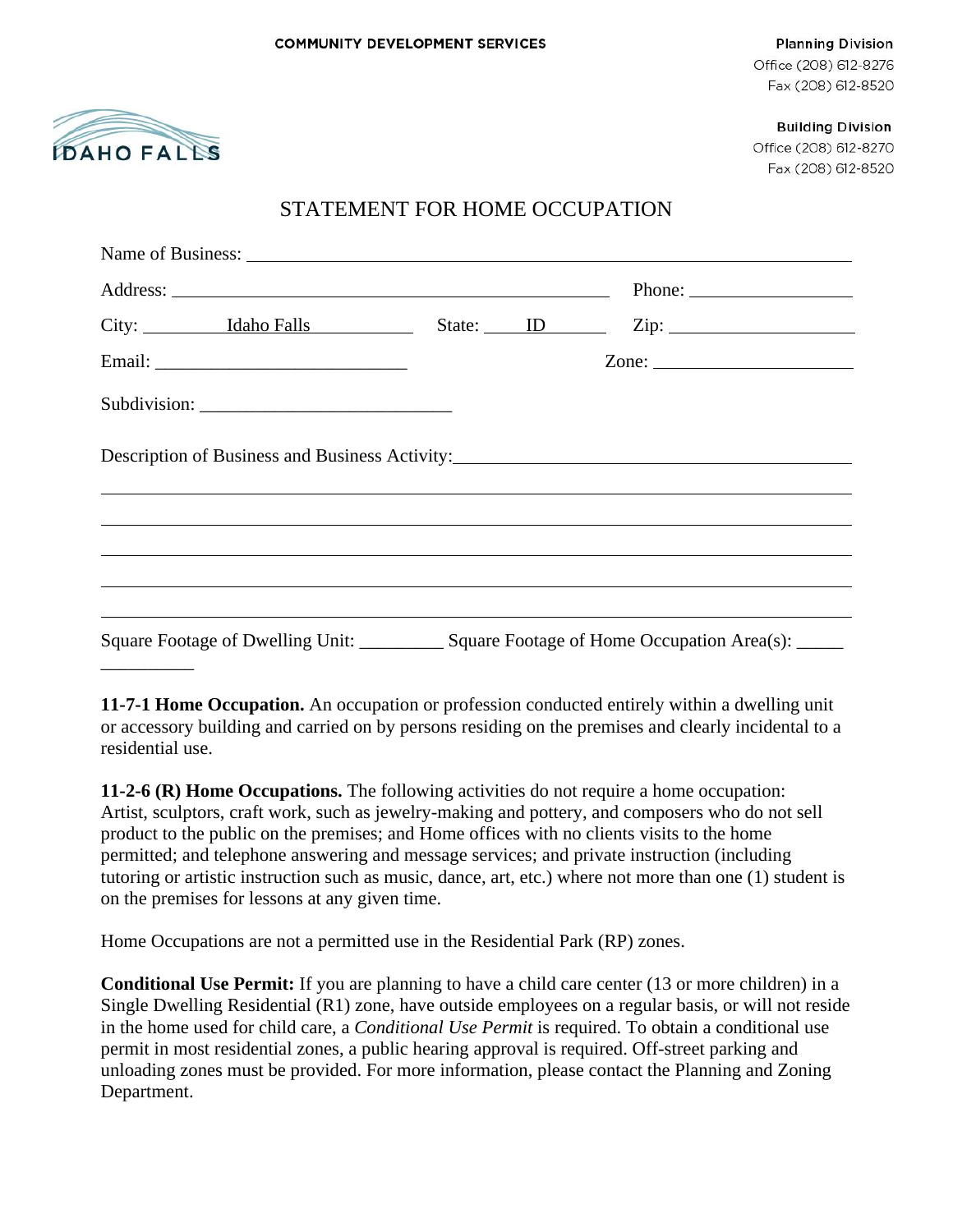Before the Zoning Administrator shall issue a permit for a Home Occupation, the requirements listed below must be met. Please initial in the space provided to indicate you have read, understand, and agree to the conditions for a Home Occupation.

| <b>Applicant</b> | <b>Staff</b> | <b>Conditions</b>                                                                                                                                                                                                                                                                                                               |
|------------------|--------------|---------------------------------------------------------------------------------------------------------------------------------------------------------------------------------------------------------------------------------------------------------------------------------------------------------------------------------|
|                  |              | A home occupation shall be conducted entirely within a residential dwelling or<br>accessory structure.                                                                                                                                                                                                                          |
|                  |              | No employment of on-premise help other than the residents of the dwelling shall<br>be allowed.                                                                                                                                                                                                                                  |
|                  |              | No more than twenty percent (20%) floor space of the area of the dwelling shall<br>be used in the home occupation.                                                                                                                                                                                                              |
|                  |              | No outdoor storage of any materials or supplies, and no overnight on-site parking<br>of any commercial or business vehicle of greater than eight-thousand (8,000)<br>pounds gross vehicle weight shall be allowed.                                                                                                              |
|                  |              | Advertising shall be limited to one eighteen inch by twenty-four inch $(18" x 24")$<br>non-illuminated sign posted on the exterior of the home or in a front window.<br>Yard signs are not permitted.                                                                                                                           |
|                  |              | The appearance of the building shall not be altered and the occupation shall not be<br>conducted in any manner that causes the premises to deviate from its residential<br>character, either by color, materials or construction, lighting, signs, sound or noise<br>vibrations, traffic generation and parking requirements.   |
|                  |              | The use of utilities or community facilities shall not be beyond that reasonably<br>used for residential properties.                                                                                                                                                                                                            |
|                  |              | No home occupation shall generate the need for off-street parking or loading<br>areas that are more extensive than those normally provided for a residence. Nor<br>shall any home occupation create a consistently negative impact upon on-street<br>parking in its neighborhood.                                               |
|                  |              | The applicant shall sign a statement that he is aware of all requirements and<br>conditions under which approval of the home occupation is given, and that if any<br>of said requirements or conditions are violated, approval shall become null and<br>void. Said statement shall become part of the Certificate of Occupancy. |